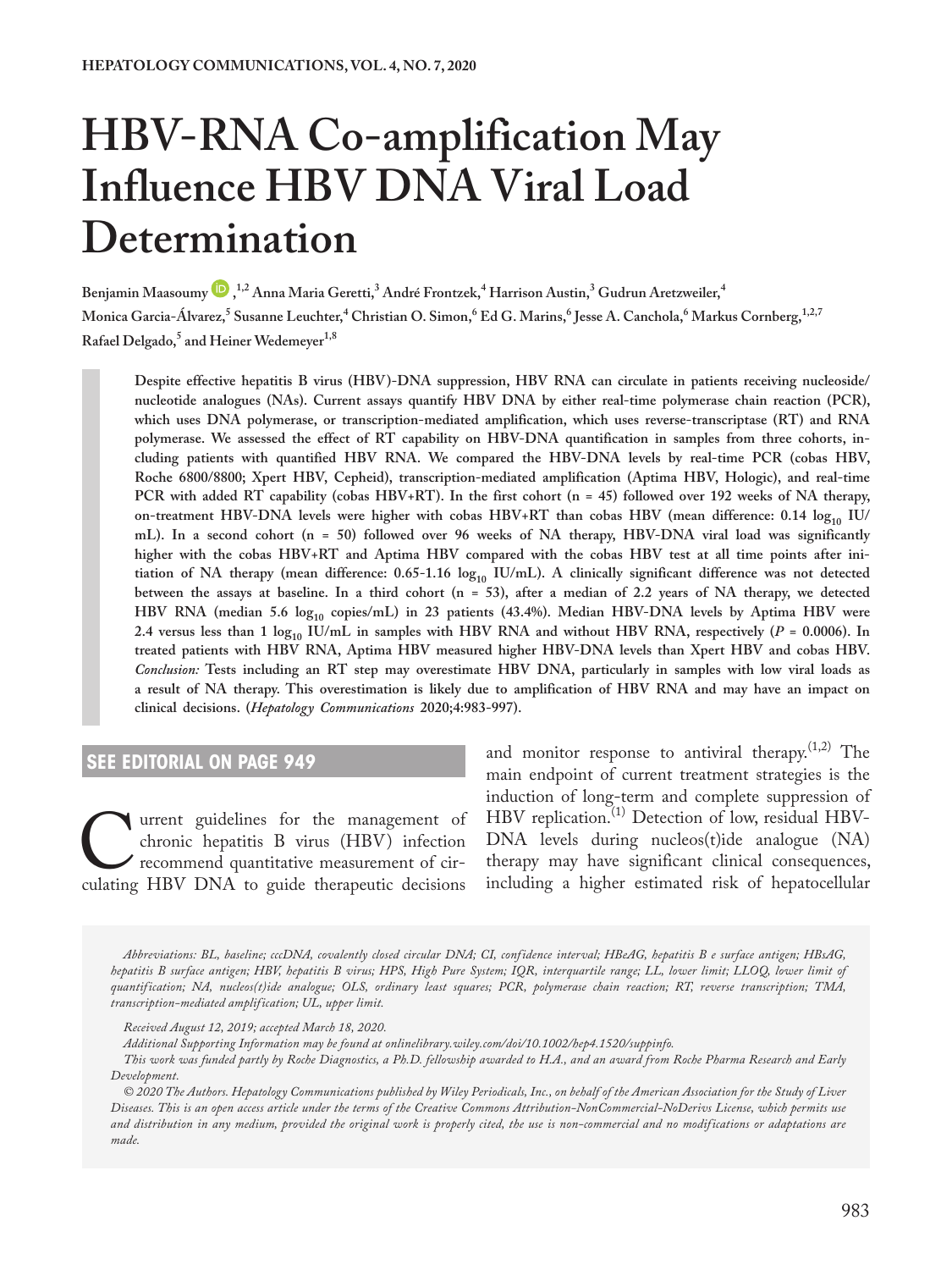carcinoma.<sup>(3)</sup> Repeatedly confirmed undetectable (or at least not quantifiable) levels of HBV DNA may identify patients in whom NA treatment can be discontinued under specific circumstances.  $(1,4)$ Inaccurate or inconsistent measurement of viral load could adversely affect patient care, with some patients potentially not receiving the medication they need, and others getting antiviral treatment that might no longer be required.<sup>(1,4)</sup> Overestimation of viral load may erroneously suggest adherence issues or virologic failure, resulting in further inconclusive resistance testing and potential changes to treatment that may be associated with risk of toxicity, additional cost, and emotional distress for the patient.

To date, general agreement has been reported when comparing commercial HBV tests across different platforms.(5-9) However, in studies comparing HBV viral load quantification using analytical performance panels, underestimation of values at high viral loads and a lack of linearity in performance across the viral load range has been reported.<sup>(10)</sup> Available assays for HBV-DNA quantification operate according to one of two main designs. Historically, most tests used realtime polymerase chain reaction (PCR) formats, which use different types of DNA polymerases to amplify the target DNA. Real-time PCR can also be used to quantify RNA; however, this requires the inclusion of an extra step of reverse transcription (RT) before

DNA amplification and RT activity of the polymerase. Alternative nucleic acid amplification technologies recently introduced for HBV include real-time transcription-mediated amplification (TMA).<sup>(11)</sup> Due to its excellent sensitivity, TMA has an established track record in the context of blood safety $(12)$  and is applied to the quantification of human immunodeficiency virus  $\text{RNA}^{(13)}$  and hepatitis C virus  $\text{RNA}^{(14)}$ The TMA assay incorporates two enzymes for nucleic acid amplification: Moloney murine leukemia virus reverse transcriptase and T7 RNA polymerase. This makes RT of RNA into DNA potentially part of any amplification process.<sup>(11)</sup> As a result, it appears likely that a TMA assay may be prone to amplifying not only HBV DNA, but potentially also HBV RNA, particularly in those receiving NA therapy.

Following infection, the HBV genome forms a covalently closed circular DNA (cccDNA) episome in the nucleus of hepatocytes, which functions as the viral transcriptional template. The pregenomic HBV RNA transcribed from cccDNA must be converted into DNA by the viral polymerase to allow production of new virus particles for export. By targeting the viral polymerase, NAs effectively block production of infectious viruses. In patients with high levels of cccDNA transcription, excess pregenomic HBV RNA can bypass RT (and inhibition by NAs) and be exported in HBV-RNA-containing particles, which

*View this article online at wileyonlinelibrary.com. DOI 10.1002/hep4.1520*

*Potential conflict of interest: Dr. Canchola is employed by Roche. Dr. Cornberg advises and received grants from Roche. He advises and is on the speakers' bureau for Gilead, MSD, AbbVie, and Janssen. He advises Biogen. He is on the speakers' bureau for Falk. He received grants from Roche. Dr. Delgado received grants from Roche. Dr. Frontzek consults for and is on the speakers' bureau for Roche. Dr. Garcia-Alvarez received grants from Gilead, Roche, and Hologic. Dr. Geretti is employed by Roche. Dr. Marins owns stock in and is employed by Roche. Dr. Maasoumy consults for Abbott. He is on the speakers' bureau for Roche. He received grants from Fujirebio. Dr. Simon owns stock in and is employed by Roche. Dr. Wedemeyer consults for, advises, and received grants from Roche. He consults for and received grants from Abbott. He consults, advises, and is on the speakers' bureau for Siemens. Dr. Maasoumy received grants from Abbott, Roche and Fujirebio.*

#### **ARTICLE INFORMATION:**

**From the <sup>1</sup> Department of Gastroenterology, Hepatology and Endocrinology, Hannover Medical School, Hannover, Germany; <sup>2</sup> Center for Infection Research, Hannover-Braunschweig site, Braunschweig, Germany; <sup>3</sup> Institute of Infection, University of Liverpool, Liverpool, United Kingdom; <sup>4</sup> Labor Stein, Mönchengladbach, Germany; <sup>5</sup>** Liverpool, United Kingdom; "Labor Stein, Mönchengladbach, Germany; "Hospital Universitario 12 de Octubre, Madrid, Spain;<br><sup>6</sup>Roche Molecular Systems, Pleasanton, CA; <sup>7</sup>Center for Individualized Infection Medicine, Hannover **Hospital, University of Duisburg-Essen, Essen, Germany.**

#### **ADDRESS CORRESPONDENCE AND REPRINT REQUESTS TO:**

**Heiner Wedemeyer, M.D. Hannover Medical School Carl-Neuberg-Straße 1** 

**30625 Hannover, Germany E-mail: [wedemeyer.heiner@mh-hannover.de](mailto:wedemeyer.heiner@mh-hannover.de)  Tel.: ++49 511 5323305**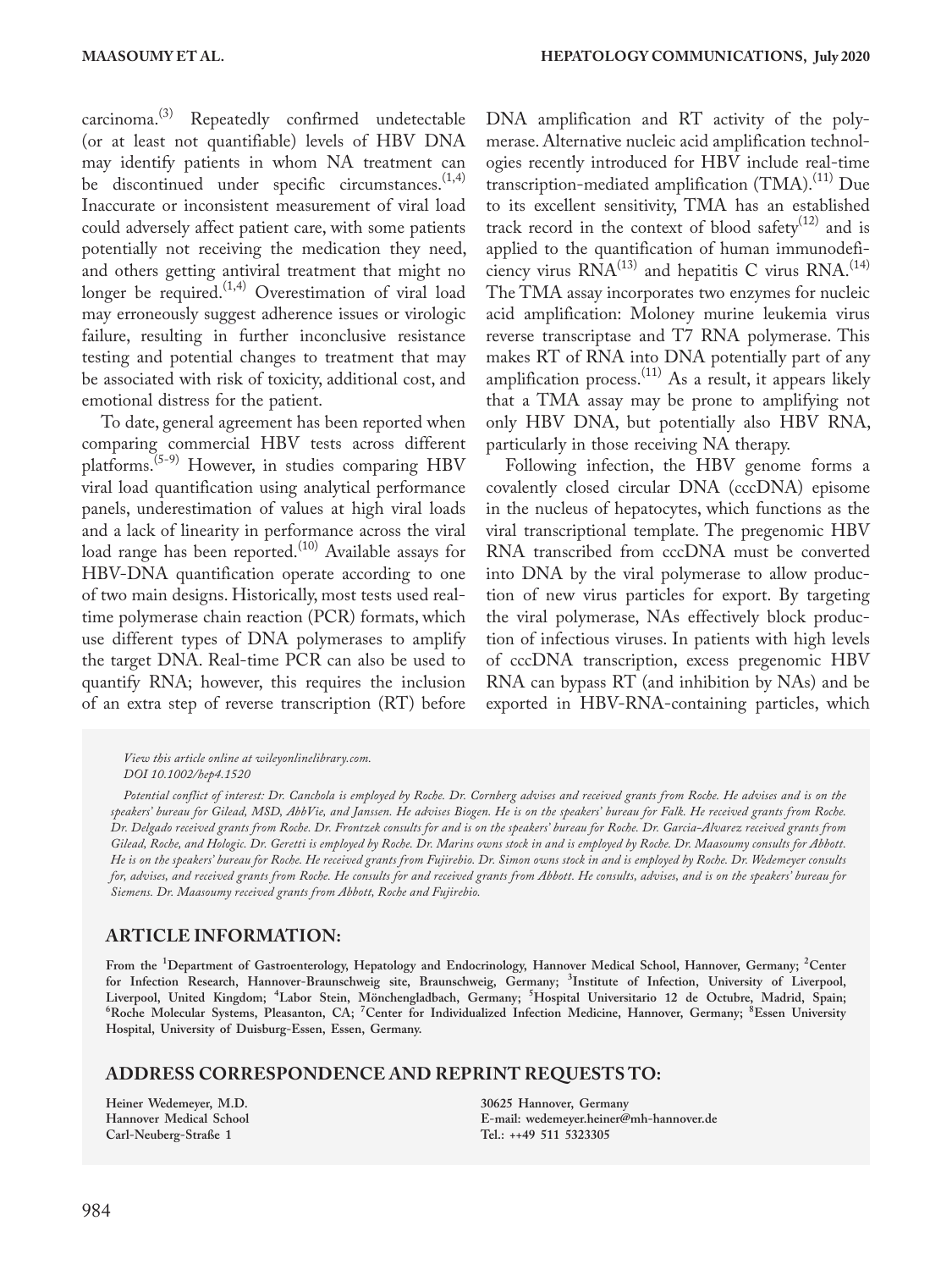are thought to be noninfectious.<sup>(15)</sup> Thus, patients receiving antiviral therapy can have circulating HBV RNA despite the NA effectively blocking HBV DNA synthesis and virus replication.

To date, the magnitude of any possible overesti mation of HBV DNA as a result of amplification of HBV RNA, and whether clinically relevant discrep ancies need to be taken into consideration, has not been investigated. In this study we used samples from three independent cohorts to compare HBV-DNA measurements obtained by TMA and real-time PCR, to explore the impact of adding an RT step to realtime PCR, and to relate the findings to the duration of NA therapy and, in a subset of patients, the direct quantification of circulating HBV RNA.

# **Materials and Methods**

## **STUDY** P

All studies were performed in accordance with the International Conference on Harmonization Good Clinical Practice Guidelines, the Declaration of Helsinki, and relevant local legislation. Ethical approval was obtained from the relevant Institutional Review Board/Independent Ethics Committee. All study cohorts and evaluated HBV-DNA tests are summarized in Tables 1 and 2.

## **Hannover Cohort: HBV DNA Quantification by Real-Time PCR (cobas HBV) and by Real-Time PCR Plus RT (cobas HBV+RT )**

In a previous study conducted at three sites in Germany (Hannover Medical School), Switzerland and Korea, we demonstrated the concordance between the real-time PCR cobas HBV-DNA assay for use on the cobas 6800/8800 Systems (henceforth described as cobas HBV) and the real-time PCR COBAS TaqMan HBV test for use with the High Pure System (HPS; Roche Molecular Diagnostics, Pleasanton, CA) (Supporting Fig. S1). The materials and methods, as well as the results for this study, have been published previously.<sup>(8)</sup> In an exploratory evaluation, all available samples ( $n = 191$ ) from 45 patients (Supporting Table S1) under NA therapy (principally entecavir and tenofovir disoproxil fumarate; 78%)

| (Abbreviation)<br><b>HBV-DNA Test</b> | Cobas HPS                                                   | Cobas HBV                          | Cobas HBV+RT                                                                                                                                                                                             | Aptima HBV                             | Xpert HBV               |
|---------------------------------------|-------------------------------------------------------------|------------------------------------|----------------------------------------------------------------------------------------------------------------------------------------------------------------------------------------------------------|----------------------------------------|-------------------------|
| ull description                       | Real-time PCR COBAS TagMan<br>HBV test for use with the HPS | use on the cobas 6800/8800 systems | Real-time PCR cobas HBV DNA assay for Real-time PCR cobas HBV DNA assay for use on TMA Aptima HBV Quant assay for<br>the cobas 6800/8800 systems, including a<br>nonstandard total nucleic acid software | use with the Hologic Panther<br>system | Xpert HBV Viral<br>lood |
| Nethod of amplification               | Real-time PCR                                               | Real-time PCR                      | Real-time PCR                                                                                                                                                                                            | TMA                                    | Real-time PCR           |
| Significant RT capability             |                                                             | $\geq$                             | Yes                                                                                                                                                                                                      | Ves                                    | $\frac{1}{2}$           |
| imit of detection* (IU/mL)            | 5.9                                                         | 2.7                                | n.a                                                                                                                                                                                                      | 5.58                                   |                         |
| $\text{LOQ*}$ (IU/mL)                 | 29                                                          | $\supseteq$                        | $\supseteq$                                                                                                                                                                                              | 5.58                                   |                         |
| In plasma.                            |                                                             |                                    |                                                                                                                                                                                                          |                                        |                         |
| Abbreviation: n.d., not determined.   |                                                             |                                    |                                                                                                                                                                                                          |                                        |                         |

**TABLE 1. EVALUATED HBV DNA TESTS**

TABLE 1. EVALUATED HBV DNA TESTS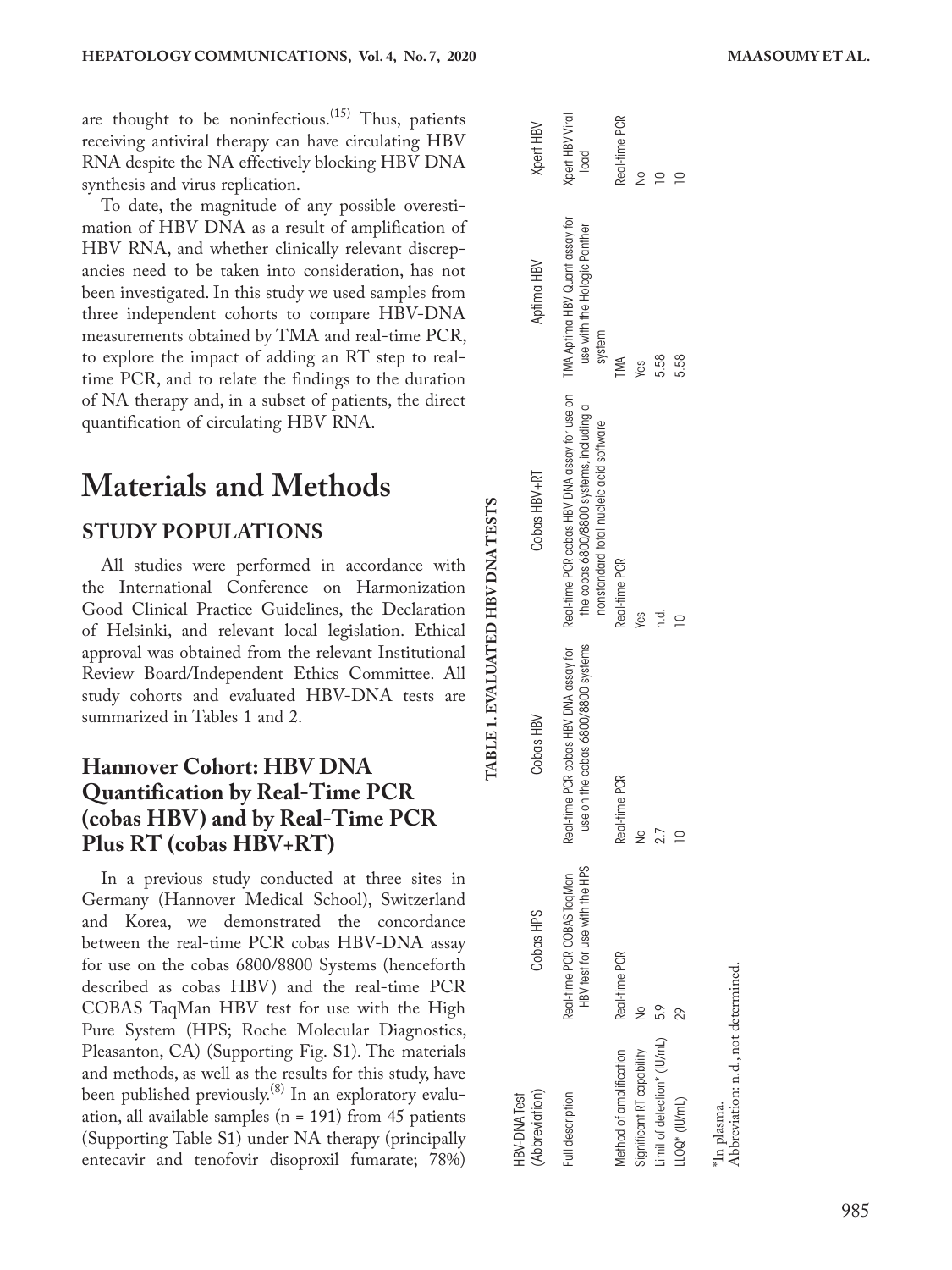| <b>Study Cohorts</b>                                          | Hannover Cohort                  | <b>DEFINE Cohort</b>             | Liverpool Cohort                        |
|---------------------------------------------------------------|----------------------------------|----------------------------------|-----------------------------------------|
| Number of NA-treated patients (n)                             | 45                               | 50                               | 53                                      |
| Number of retested plasma samples (n)<br>Evaluated HBV assays | 191                              | $346^{\dagger}$                  | 26                                      |
| <b>Without RT</b>                                             | cobas HBV (cobas HPS*)           | cobas HBV (cobas HPS*)           | cobas HBV<br>Xpert HBV                  |
| With RT                                                       | cobas HBV+RT                     | cobas HBV+RT<br>Aptima HBV (TMA) | Aptima HBV (TMA)                        |
| Specific value for the study                                  | Longitudinal follow-up available | Longitudinal follow-up available | Direct HBV-RNA quantification performed |

#### **TABLE 2. STUDY COHORTS**

\* Original test that was used before the study.

† A total of 271 samples with enough remaining volume generated valid results for HBV DNA for both cobas HBV and Aptima HBV.

from the Hannover Medical School (Germany) were used to explore the contribution of circulating HBV RNA to any viral load difference obtained with the standard cobas HBV software and a nonstandard total nucleic acid software (cobas HBV+RT), which includes an RT step in the PCR profile, allowing for the amplification of HBV RNA that otherwise would not be amplified at a meaningful level. The need for written informed consent was waived by the institutional review board.

## **DEFINE Cohort: HBV DNA Quantification by TMA (Aptima HBV), Real-Time PCR (cobas HBV), and Real-Time PCR Plus RT (cobas HBV+RT)**

Based on the results of the first study, a second study was conducted at two sites in Germany and Spain to compare HBV-DNA quantification by cobas HBV, cobas HBV+RT, and the TMA Aptima HBV Quant assay (henceforth described as Aptima HBV) for use with the Hologic Panther system (Hologic Inc., Marlborough, MA). A total of 346 plasma samples collected from 50 lamivudine-resistant adult patients (≥18 years of age) starting salvage therapy with various NA combinations were collected from baseline to week 96 of treatment. Detailed information on the design of the DEFINE study and the study population has been published elsewhere.<sup>(16)</sup> Viral load concentrations ranged from undetectable to greater than 9  $\log_{10}$  IU/mL, overlapping the medical decision points (≥20,000, ≥2,000, <2,000, and <50 IU/mL) used to direct treatment during the study. All samples

with enough remaining volume that generated valid results for HBV DNA (i.e.,  $n = 271$  for both cobas HBV and Aptima HBV) were considered for further statistical analysis. All samples were anonymized by an independent ethics committee–approved procedure. All specimens were derived from archived samples that had been stored at −20°C or lower for a maximum of 10 years (DEFINE trial<sup>(16)</sup>; all patients had provided informed consent). Each sample was divided into sufficient aliquots to allow at least singlereplicate testing with each test. HBV-DNA results from the original test (cobas HPS) at the time of collection were available for each sample (referred to as nominal viral load).

## **Liverpool Cohort: HBV-DNA Quantification by TMA (Aptima HBV) and Real-Time PCR (Xpert HBV and Cobas HBV) in Patients With Circulating HBV RNA**

As part of an ongoing study evaluating HBV-RNA detection during chronic HBV infection at the University of Liverpool, United Kingdom (Research Ethics Committee Approval 18/YH/0286, July 2018), plasma samples from 101 patients underwent HBV-RNA quantification by an in-house real-time PCR assay that applies the method described by van Bömmel et al. $(17)$  and was performed at DDL Diagnostic Laboratory (Rijswijk, the Netherlands). The assay reported detection/quantification range that spans  $2.5/4.0$ -9.5  $log_{10}$  copies/mL. Aptima HBV is the test used for routine care in the accredited National Health Service (NHS) diagnostic laboratory of the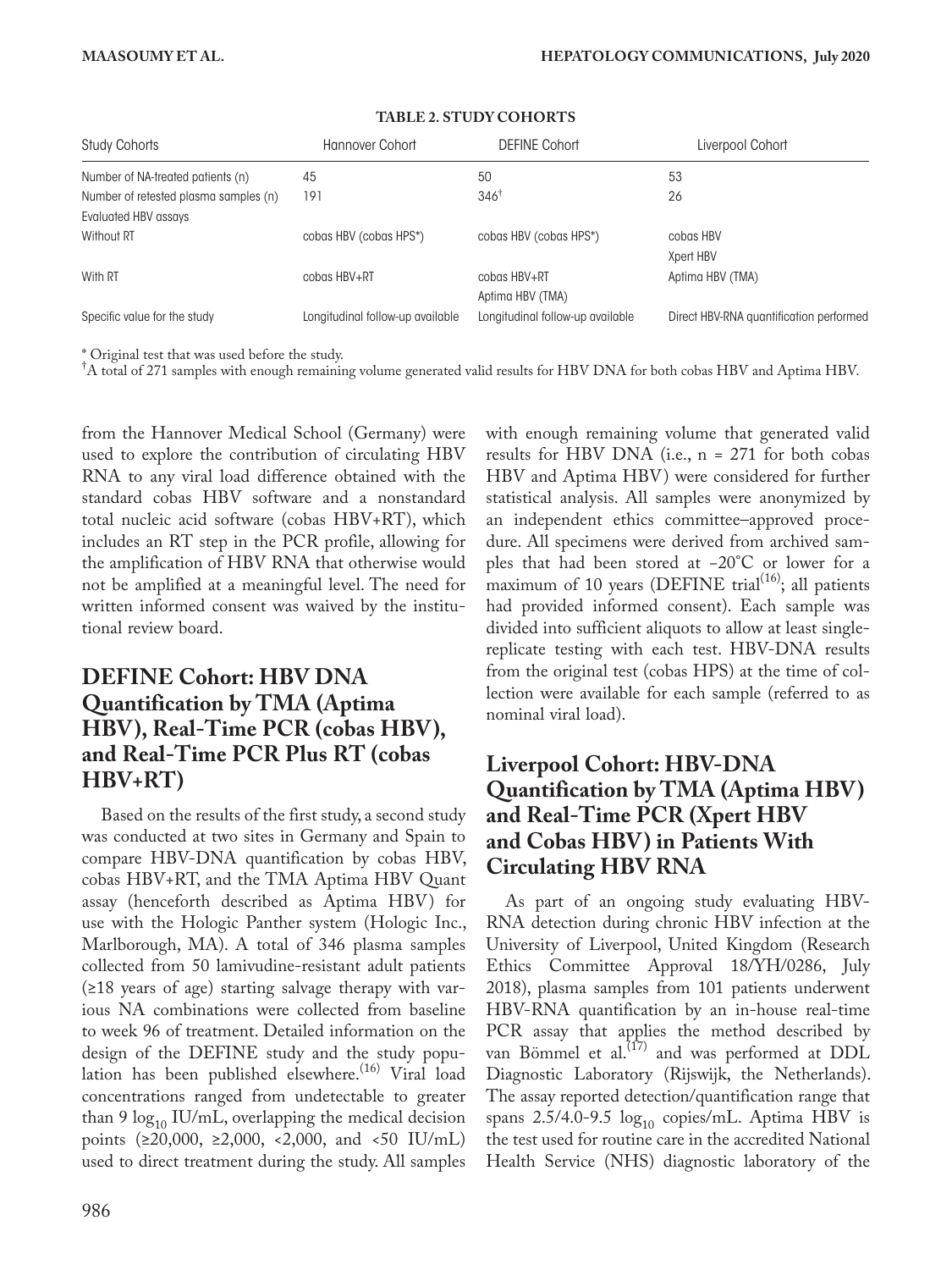Royal Liverpool University Hospital. To determine whether there was any overestimation of HBV DNA by Aptima HBV, plasma samples from 26 patients who had both quantifiable HBV RNA and quantifiable HBV DNA by Aptima HBV were also tested for HBV DNA by real-time PCR, using Xpert HBV Viral Load (henceforth described as Xpert HBV) (Cepheid, Maurens-Scopont, France). Xpert HBV was performed in the local diagnostic laboratory, and cobas HBV was performed either at a referral NHS laboratory or at Roche Diagnostics.

### **HBV-DNA QUANTIFICATION**

All tests were performed by trained operators in accordance with the manufacturers' specifications.(18-20) Runs were considered valid if both positive and negative controls were valid and no protocol deviations or incidents occurred that might affect the validity of the data. If a run was considered invalid, all samples included in that run were retested wherever possible. The cobas HBV+RT test was performed according to an in-house protocol as described previously.

## **ANALYSIS AND STATISTICAL METHODS**

All statistical analyses were carried out using the SAS System software version 9.4 through the SAS Enterprise Guide software version 7.12 or higher. Results were  $log_{10}$ -transformed and compared according to Clinical and Laboratory Standards Institute guidance EP09-A.<sup>(21)</sup> HBV viral loads were compared between assays using the Student *t* test, and *s*catter plots were overlaid with the Deming regression lines used to assess correlation; Bland−Altman plots were used to estimate bias. Longitudinal plots were used to present viral loads at different time points for individual subjects and combined means. For individual subject graphs, the viral load trajectory was measured using the slope of the regression line for each test. When comparing HBV-DNA levels, results below the lower limit of quantification (LLOQ) were assigned a value of  $0.5 \times LLOQ$  (IU/mL) if the assay reported qualitative target detection, and a value of  $0.0 \log_{10}$ IU/mL if the target was not detected. The characteristics of patients with or without detectable HBV RNA were compared by chi-square or Fisher's exact

test for categorical variables and Kruskal–Wallis test for continuous variables.

# **Results**

## **IMPACT OF AN RT STEP ON THE MEASUREMENT OF HBV DNA**

To investigate the potential impact of an RT step on the measurement of HBV DNA, we tested 191 clinical samples taken from 45 patients under treatment with NAs for up to 48 months with the cobas HBV and cobas HBV+RT tests (Hannover cohort). All samples (n = 191) generated valid results (Supporting Table S2). Testing these samples with the cobas HBV+RT test resulted in a proportionally biased positive linear correlation, with viral load results that were up to 4  $\log_{10}$  IU/mL higher than those detected with the standard cobas HBV test (Fig. 1A; mean ± SD, 0.89  $\log_{10}$  IU/mL  $\pm$  1.33; paired Student *t* test for mean difference [min, max]  $0.14 \log_{10}$  IU/mL [-0.70, 4.25]; *P* < 0.0001). Bland−Altman bias analysis confirmed these observations (Fig. 1B), with differences being particularly evident in samples with low HBV-DNA levels. A total of 92 of 191 samples tested had HBV viral loads less than the LLOQ (detectable or undetectable) with the cobas HBV test (Supporting Table S2). Of note, 38 (41%) of these samples yielded levels at LLOQ or higher when tested with the cobas HBV+RT step, with viral loads ranging from 1.06 to 4.43  $log_{10}$  IU/mL (Supporting Table S3A).

To confirm these results, we tested samples from a second, independent patient cohort. This unique cohort consisted of lamivudine-resistant patients starting salvage therapy with entecavir, entecavir + adefovir, or adefovir + lamivudine (DEFINE cohort).<sup>(18)</sup> A total of 346 samples from seven selected time points (baseline, and weeks 12, 24, 48, 72, 84, and 96) were tested with the cobas HBV and cobas HBV+RT tests. Data from all samples that had enough volume and generated valid complete paired observations (i.e., 271 for both cobas HBV and Aptima HBV) were included in the analysis. As was the case in the previous analysis, HBV-DNA levels were consistently higher with the cobas HBV+RT test, particularly at lower HBV-DNA levels (Fig. 2A,B). Fourteen samples had viral levels less than the LLOQ with the cobas HBV test.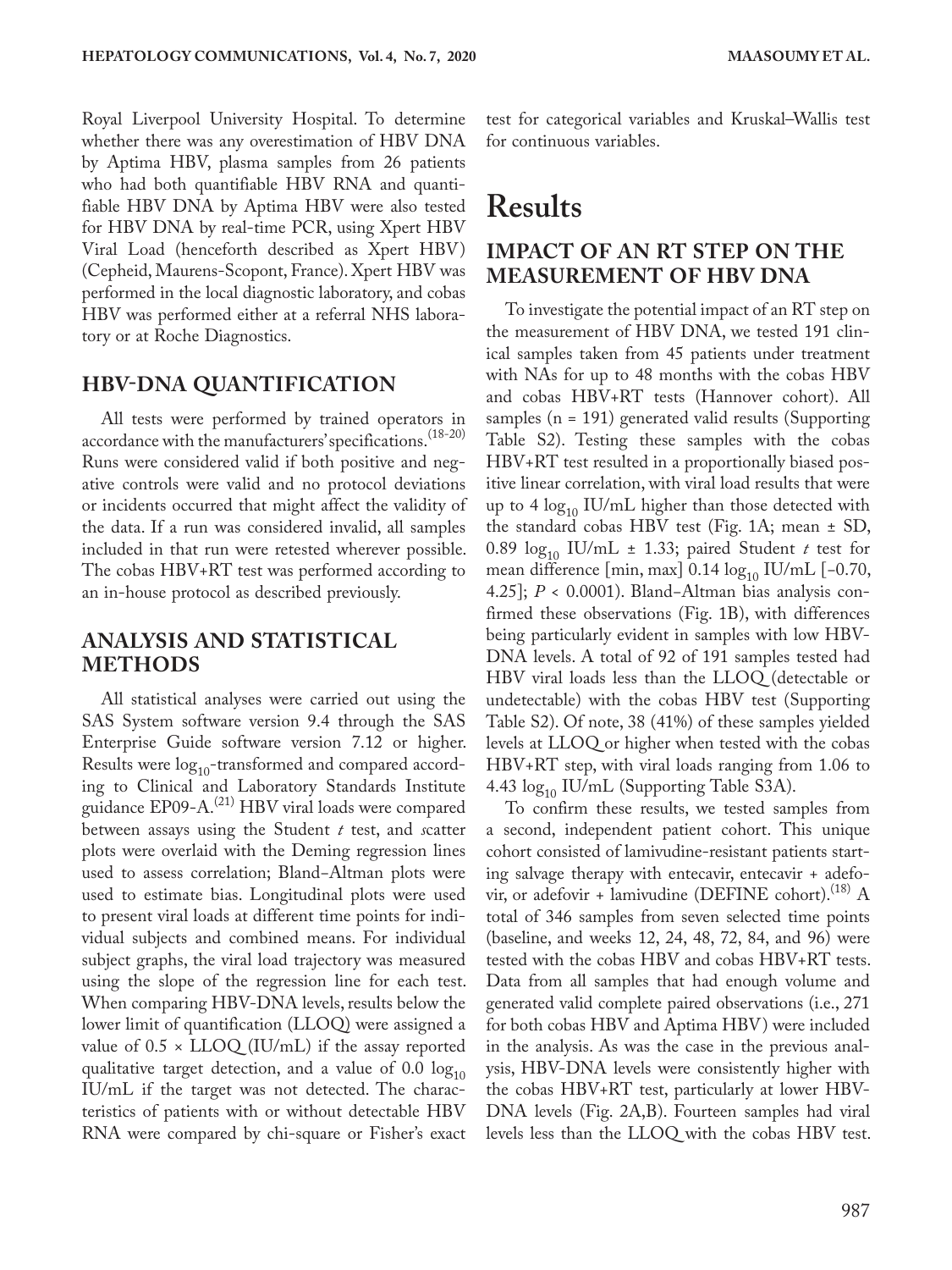

**FIG. 1.** Comparison of cobas HBV and cobas HBV+RT (Hannover cohort). (A) Deming regression analysis of viral load quantification for cobas HBV versus cobas HBV+RT. (B) Bland−Altman bias plot for measurement of HBV with both tests. Abbreviations: BL: Baseline; CI, confidence interval; LL, lower limit; OLS, ordinary least squares; UL, upper limit.



**FIG. 2.** Comparison of cobas HBV and cobas HBV+RT (DEFINE cohort). (A) Deming regression analysis of viral load quantification for cobas HBV versus cobas HBV+RT. (B) Bland−Altman bias plot for measurement of HBV with both tests. Of the 346 longitudinal observations available from seven selected time points (day 1, weeks 12, 24, 48, 72, 84, and 96), 257 samples with enough remaining volume generated valid results for both tests and are included in these plots.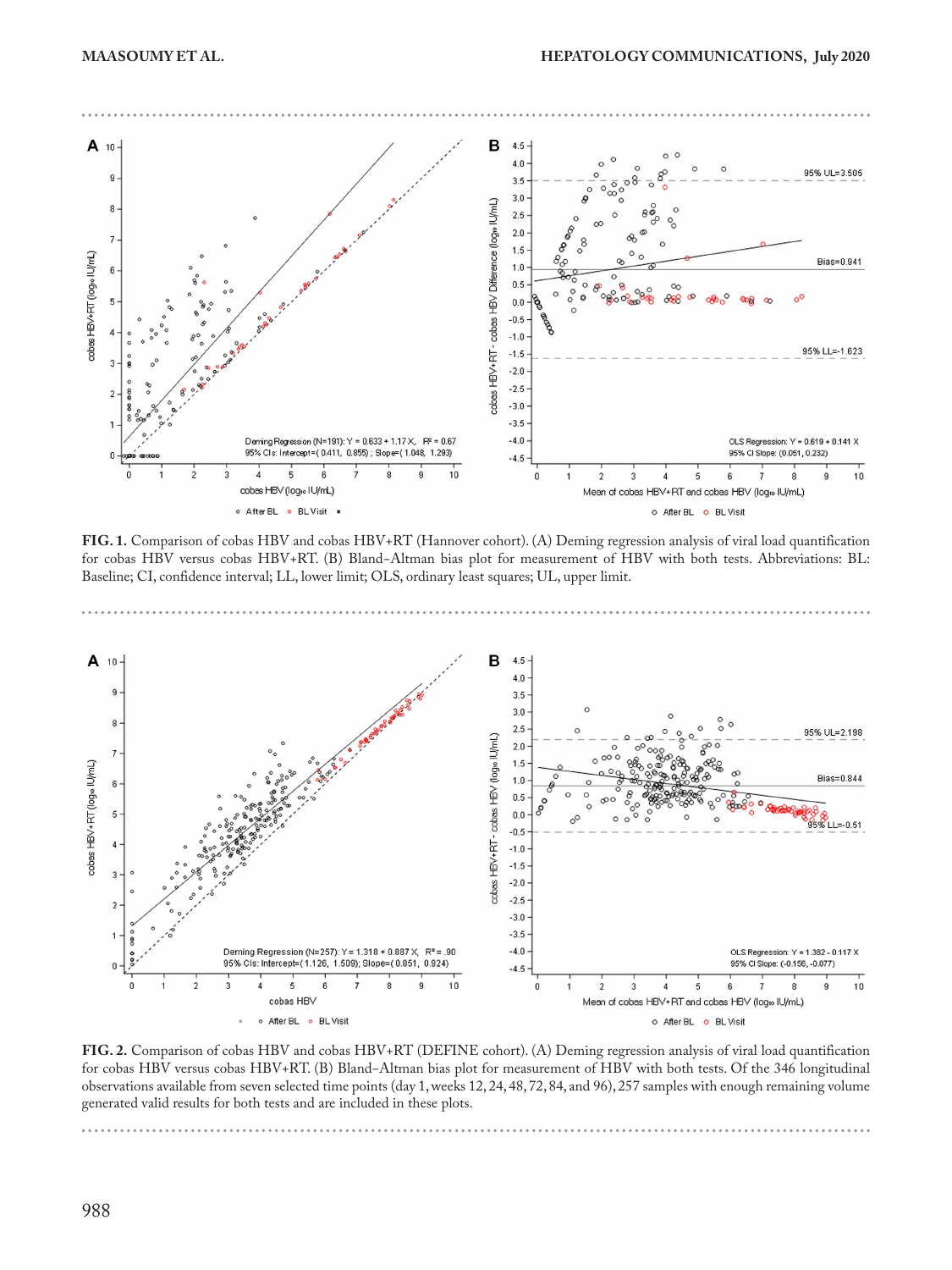Of these, five (36%) yielded levels at the LLOQ or higher with the cobas HBV+RT test (range: 1.12-3.07  $log_{10}$  IU/mL) (Supporting Table S3B).

To further evaluate the impact of RT in tests developed to quantify HBV-DNA levels, samples from the DEFINE cohort were additionally tested with the Aptima HBV test, a TMA-based assay that includes an RT step. Of the samples available, 253 were within the overlapping linear range (1-9  $log_{10}$  IU/mL) for quantitative HBV DNA for both the cobas HBV and Aptima HBV tests. Six samples that generated results less than the LLOQ with the cobas HBV test (five undetectable and one detectable but less than the LLOQ) generated results at the LLOQ or higher with the Aptima HBV test, with levels ranging from 1.11-2.92  $log_{10}$ IU/mL (Supporting Table S3C). Comparison of these results similarly indicated a proportionally biased positive linear correlation among the viral loads quantified with each test (Fig. 3A). In line with previous findings, Bland−Altman bias analysis showed that the Aptima HBV quantified higher HBV-DNA levels than the cobas HBV test (relative to the unity line) at the lower end of the test range, where HBV DNA is being suppressed by treatment, progressing closer to the unity line toward the upper end of the test range (Fig. 3B).

Finally, the two tests incorporating the RT step, cobas HBV+RT and Aptima HBV, were compared with each other (Fig. 4 and Supporting Table S4) and each was compared versus cobas HBV (without RT). Across each of the study time points, the differences between the cobas HBV test versus the cobas HBV+RT, and the cobas HBV versus Aptima HBV, were similar (Table 3). Comparison of samples showing quantification of HBV DNA with both the cobas HBV+RT and Aptima HBV indicated a near 1:1 positive linear correlation in HBV-DNA viral load (Fig. 4A). Bland−Altman bias analysis further revealed minimal alterations between the two different tests that include the RT step (Fig. 4B).

## **LONGITUDINAL COMPARISON OF TESTS WITH AND WITHOUT AN RT STEP**

As the documented differences between the HBV tests with and without the RT step were most prominent in samples with suppressed HBV-DNA levels to less than the LLOQ, we decided to investigate the impact of NA treatment in more detail. For this purpose, we first compared HBV-DNA results at baseline



**FIG. 3.** Comparison of Aptima HBV versus cobas HBV (DEFINE cohort). (A) Deming regression analysis of viral load quantification for Aptima HBV versus cobas HBV. (B) Bland−Altman bias plot for measurement of HBV with Aptima and cobas HBV tests. Of the 346 longitudinal observations available from seven selected time points (day 1, weeks 12, 24, 48, 72, 84, and 96), 271 samples with enough remaining volume generated valid results for both tests and are included in these plots.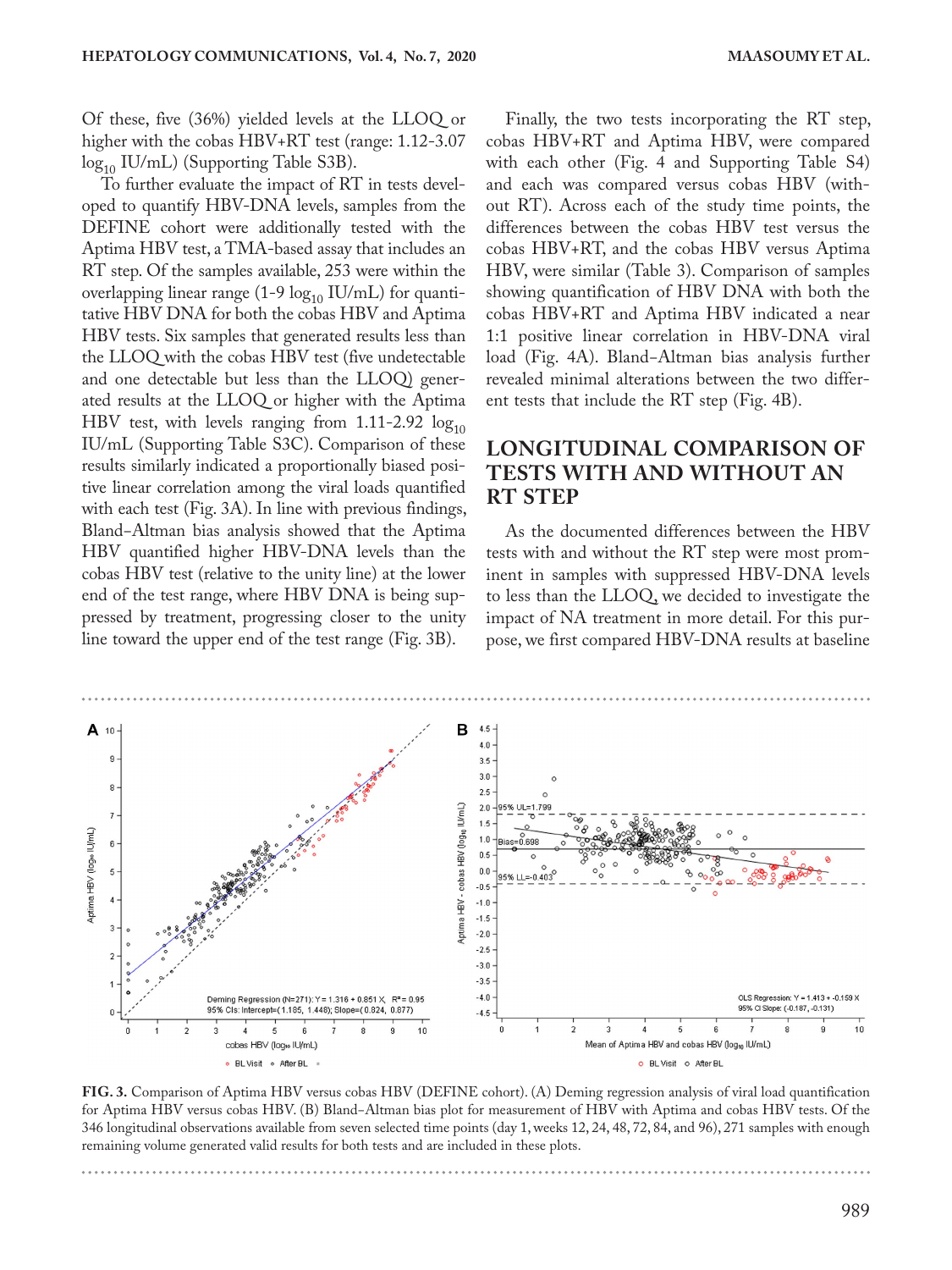

**FIG. 4.** Comparison of Aptima HBV versus cobas HBV+RT (DEFINE cohort). (A) Deming regression analysis of viral load quantification for Aptima HBV versus cobas HBV+RT. (B) Bland−Altman bias plot for measurement of HBV with Aptima and cobas HBV+RT tests. Of the 346 longitudinal observations available from seven selected time points (day 1, weeks 12, 24, 48, 72, 84, and 96), 258 samples with enough remaining volume generated valid results for both tests and are included in these plots.

and after initiation of salvage therapy in the DEFINE cohort (weeks 12, 24, 48, 72, 84, and 96).

Mean viral loads detected by the cobas HBV, cobas HBV+RT, and Aptima HBV tests at each time point are shown in Fig. 5, along with nominal HBV-DNA levels measured by cobas HPS. At baseline, discrepancies between the cobas HBV and the two tests that include RT were low (mean differences 0.12 and -0.08  $log_{10}$ IU/mL for cobas HBV+RT and Aptima HBV, respectively). In contrast, there were significant differences in the HBV viral load determined using the assays with RT versus no RT after only 12 weeks of NA therapy, ranging from 0.65-0.93  $log_{10}$  IU/mL (*P* < 0.0001). The difference between Aptima HBV and cobas HBV increased from  $0.65 \log_{10}$  IU/mL ( $P > 0.0001$ ) at week 12 to a maximum of 1.11  $\log_{10}$  IU/mL (*P* < 0.0001) at week 84 of therapy. The difference between cobas HBV and cobas HBV+RT increased from 0.93  $log_{10}$  IU/mL  $(P < 0.001)$  at week 12 to a maximum of 1.16  $log_{10}$ IU/mL (*P* < 0.0001) at treatment week 48. Differences between the assays slightly decreased at week 96, yielding 0.89  $\log_{10}$  IU/mL (*P* = 0.0002) and 0.85  $\log_{10}$  IU/mL (*P*  = 0.003) with the cobas HBV and the Aptima HBV, and the cobas HBV and the cobas HBV+RT, respectively. Of note, no statistically significant difference was documented between the cobas HBV+RT and the Aptima HBV (RT assays) during treatment, with the exception of week 12 and 24 ( $P = 0.02$  and  $P = 0.0426$ , respectively). Similarly, no significant differences were observed between the cobas HBV and the cobas HPS (no RT assays) at weeks 12, 72, 84, and 96 of therapy (Table 3).

A subset of 8 patients had samples available at all seven selected time points that were tested across all platforms. Descriptive statistics of HBV-DNA levels across these patients for all tests are presented in Supporting Table S5, along with the mean and median log differences between tests (Supporting Table S6). Analyses demonstrated that results were comparable for all four tests at baseline and at week 96 (Table 4). Results for cobas HBV+RT versus Aptima HBV were comparable throughout all time points, and the cobas HBV and HPS test results were comparable at all time points (apart from week 12; Table 4). However, from week 12 until week 84, the Aptima HBV test results were significantly different from the cobas HPS (mean difference:  $0.58$ -0.99  $\log_{10}$  IU/mL) and cobas HBV results (mean difference:  $0.94$ -1.2  $\log_{10}$  IU/mL). Similarly, results with cobas HBV were significantly different from those with cobas HBV+RT (mean difference: 1.17-1.42  $\log_{10}$  IU/mL). Longitudinal assessment of the clinical samples throughout the treatment of these 8 patients generally corroborated this picture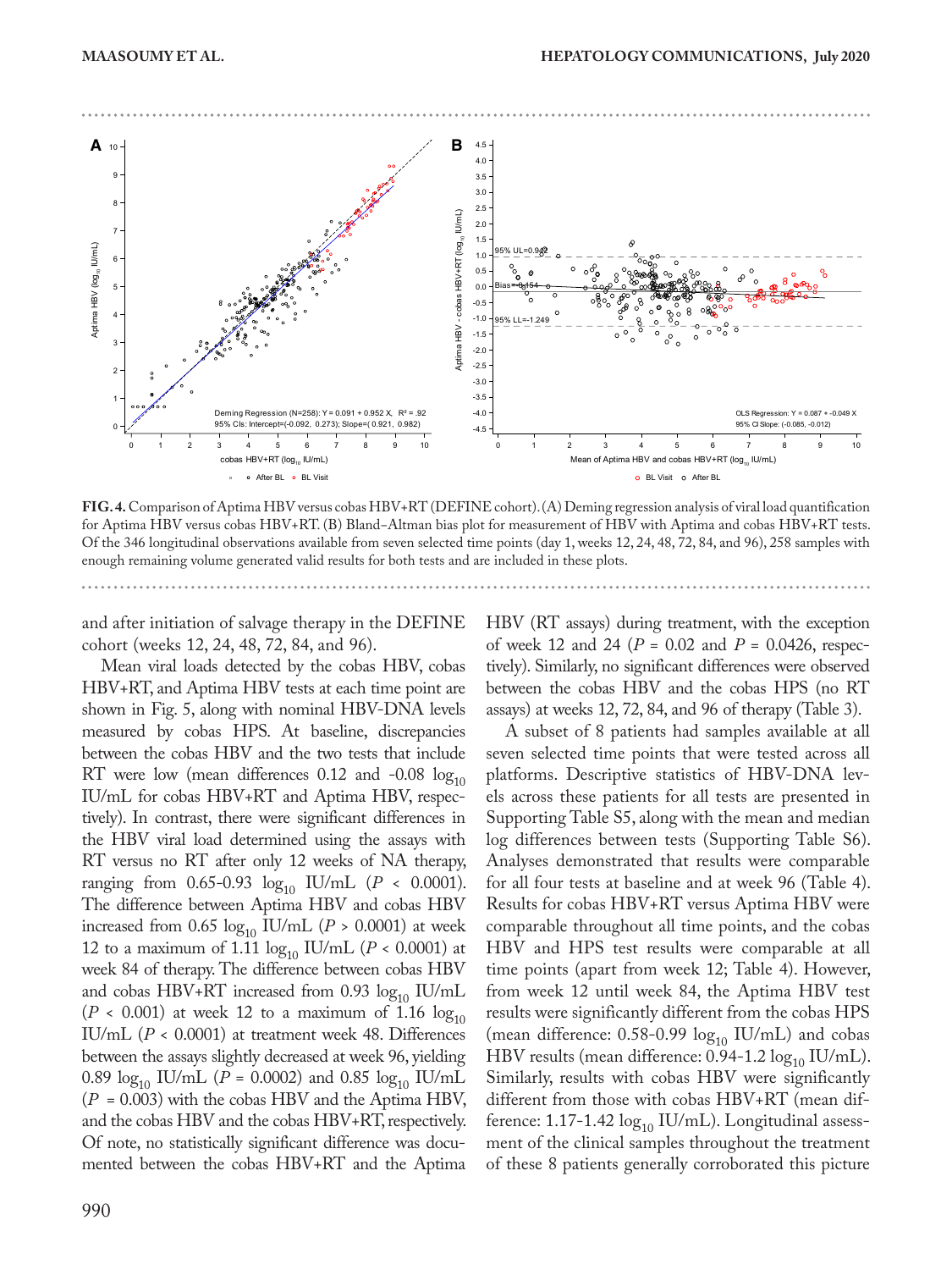#### **TABLE 3. DIFFERENCE IN HBV-DNA VIRAL LOADS (LOG10 IU/ML): COBAS HBV VERSUS COBAS HBV+RT AND COBAS HBV VERSUS APTIMA HBV, COBAS HPS VERSUS COBAS HBV AND APTIMA HBV VERSUS HBV+RT, AND APTIMA HBV VERSUS COBAS HPS**

| Week            | <b>Test Comparison</b>                                                                                                                                                                                                                                                                                                                                                                                                                                                                                                                                                                                                                                                                                                                       | Number of Samples | Mean $\pm$ SD (log <sub>10</sub> IU/mL) | Adjusted*PValue for<br>Difference |
|-----------------|----------------------------------------------------------------------------------------------------------------------------------------------------------------------------------------------------------------------------------------------------------------------------------------------------------------------------------------------------------------------------------------------------------------------------------------------------------------------------------------------------------------------------------------------------------------------------------------------------------------------------------------------------------------------------------------------------------------------------------------------|-------------------|-----------------------------------------|-----------------------------------|
| <b>Baseline</b> | cobas HBV+RT vs. cobas HBV                                                                                                                                                                                                                                                                                                                                                                                                                                                                                                                                                                                                                                                                                                                   | 49                | $0.12 \pm 0.15$                         | 0.0000                            |
|                 | Aptima HBV vs. cobas HBV                                                                                                                                                                                                                                                                                                                                                                                                                                                                                                                                                                                                                                                                                                                     | 49                | $-0.08 \pm 0.26$                        | 1.0000                            |
|                 | cobas HBV vs. cobas HPS                                                                                                                                                                                                                                                                                                                                                                                                                                                                                                                                                                                                                                                                                                                      | 49                | $0.12 \pm 0.24$                         | 0.0205                            |
|                 | Aptima HBV vs. cobas HBV+RT                                                                                                                                                                                                                                                                                                                                                                                                                                                                                                                                                                                                                                                                                                                  | 49                | $-0.20 \pm 0.29$                        | 0.0005                            |
|                 | Aptima HBV vs. cobas HPS                                                                                                                                                                                                                                                                                                                                                                                                                                                                                                                                                                                                                                                                                                                     | 49                | $0.04 \pm 0.29$                         | 1.0000                            |
| 12              | cobas HBV+RT vs. cobas HBV                                                                                                                                                                                                                                                                                                                                                                                                                                                                                                                                                                                                                                                                                                                   | 49                | $0.93 \pm 0.53$                         | 0.0000                            |
|                 | Aptima HBV vs. cobas HBV<br>cobas HBV vs. cobas HPS<br>Aptima HBV vs. cobas HBV+RT<br>Aptima HBV vs. cobas HPS<br>cobas HBV+RT vs. cobas HBV<br>Aptima HBV vs. cobas HBV<br>cobas HBV vs. cobas HPS<br>Aptima HBV vs. cobas HBV+RT<br>Aptima HBV vs. cobas HPS<br>cobas HBV+RT vs. cobas HBV<br>Aptima HBV vs. cobas HBV<br>cobas HBV vs. cobas HPS<br>Aptima HBV vs. cobas HBV+RT<br>Aptima HBV vs. cobas HPS<br>cobas HBV+RT vs. cobas HBV<br>Aptima HBV vs. cobas HBV<br>cobas HBV vs. cobas HPS<br>Aptima HBV vs. cobas HBV+RT<br>Aptima HBV vs. cobas HPS<br>cobas HBV+RT vs. cobas HBV<br>Aptima HBV vs. cobas HBV<br>cobas HBV vs. cobas HPS<br>Aptima HBV vs. cobas HBV+RT<br>Aptima HBV vs. cobas HPS<br>cobas HBV+RT vs. cobas HBV | 49                | $0.65\pm0.4$                            | 0.0000                            |
|                 |                                                                                                                                                                                                                                                                                                                                                                                                                                                                                                                                                                                                                                                                                                                                              | 49                | $-0.17 \pm 0.36$                        | 0.0519                            |
|                 |                                                                                                                                                                                                                                                                                                                                                                                                                                                                                                                                                                                                                                                                                                                                              | 49                | $-0.29 \pm 0.53$                        | 0.0151                            |
|                 |                                                                                                                                                                                                                                                                                                                                                                                                                                                                                                                                                                                                                                                                                                                                              | 49                | $0.48 \pm 0.38$                         | 0.0000                            |
| 24              |                                                                                                                                                                                                                                                                                                                                                                                                                                                                                                                                                                                                                                                                                                                                              | 50                | $1.16 \pm 0.64$                         | 0.0000                            |
|                 |                                                                                                                                                                                                                                                                                                                                                                                                                                                                                                                                                                                                                                                                                                                                              | 50                | $0.89 \pm 0.43$                         | 0.0000                            |
|                 |                                                                                                                                                                                                                                                                                                                                                                                                                                                                                                                                                                                                                                                                                                                                              | 50                | $-0.22 \pm 0.36$                        | 0.0027                            |
|                 |                                                                                                                                                                                                                                                                                                                                                                                                                                                                                                                                                                                                                                                                                                                                              | 50                | $-0.27\pm0.55$                          | 0.0426                            |
|                 |                                                                                                                                                                                                                                                                                                                                                                                                                                                                                                                                                                                                                                                                                                                                              | 50                | $0.67\pm0.39$                           | 0.0000                            |
| 48              |                                                                                                                                                                                                                                                                                                                                                                                                                                                                                                                                                                                                                                                                                                                                              | 48                | $1.16 \pm 0.72$                         | 0.0000                            |
|                 |                                                                                                                                                                                                                                                                                                                                                                                                                                                                                                                                                                                                                                                                                                                                              | 48                | $0.96 \pm 0.38$                         | 0.0000                            |
|                 |                                                                                                                                                                                                                                                                                                                                                                                                                                                                                                                                                                                                                                                                                                                                              | 48                | $-0.28 \pm 0.39$                        | 0.0003                            |
|                 |                                                                                                                                                                                                                                                                                                                                                                                                                                                                                                                                                                                                                                                                                                                                              | 48                | $-0.20 \pm 0.62$                        | 0.9520                            |
|                 |                                                                                                                                                                                                                                                                                                                                                                                                                                                                                                                                                                                                                                                                                                                                              | 48                | $0.68\pm0.4$                            | 0.0000                            |
| 72              |                                                                                                                                                                                                                                                                                                                                                                                                                                                                                                                                                                                                                                                                                                                                              | 25                | $0.97 \pm 0.68$                         | 0.0000                            |
|                 |                                                                                                                                                                                                                                                                                                                                                                                                                                                                                                                                                                                                                                                                                                                                              | 25                | $1.06 \pm 0.65$                         | 0.0000                            |
|                 |                                                                                                                                                                                                                                                                                                                                                                                                                                                                                                                                                                                                                                                                                                                                              | 25                | $-0.26 \pm 0.59$                        | 1.0000                            |
|                 |                                                                                                                                                                                                                                                                                                                                                                                                                                                                                                                                                                                                                                                                                                                                              | 25                | $0.09 \pm 0.63$                         | 1.0000                            |
|                 |                                                                                                                                                                                                                                                                                                                                                                                                                                                                                                                                                                                                                                                                                                                                              | 25                | $0.80 \pm 0.55$                         | 0.0000                            |
| 84              |                                                                                                                                                                                                                                                                                                                                                                                                                                                                                                                                                                                                                                                                                                                                              | 15                | $0.80 \pm 0.68$                         | 0.0144                            |
|                 |                                                                                                                                                                                                                                                                                                                                                                                                                                                                                                                                                                                                                                                                                                                                              | 15                | $1.11 \pm 0.45$                         | 0.0000                            |
|                 |                                                                                                                                                                                                                                                                                                                                                                                                                                                                                                                                                                                                                                                                                                                                              | 15                | $-0.37\pm0.59$                          | 0.9959                            |
|                 |                                                                                                                                                                                                                                                                                                                                                                                                                                                                                                                                                                                                                                                                                                                                              | 15                | $0.31 \pm 0.73$                         | 1.0000                            |
|                 |                                                                                                                                                                                                                                                                                                                                                                                                                                                                                                                                                                                                                                                                                                                                              | 15                | $0.74 \pm 0.43$                         | 0.0004                            |
| 96              |                                                                                                                                                                                                                                                                                                                                                                                                                                                                                                                                                                                                                                                                                                                                              | 20                | $0.85 \pm 0.75$                         | 0.0026                            |
|                 | Aptima HBV vs. cobas HBV                                                                                                                                                                                                                                                                                                                                                                                                                                                                                                                                                                                                                                                                                                                     | 20                | $0.89 \pm 0.64$                         | 0.0002                            |
|                 | cobas HBV vs. cobas HPS                                                                                                                                                                                                                                                                                                                                                                                                                                                                                                                                                                                                                                                                                                                      | 20                | $-0.37 \pm 0.63$                        | 0.5458                            |
|                 | Aptima HBV vs. cobas HBV+RT                                                                                                                                                                                                                                                                                                                                                                                                                                                                                                                                                                                                                                                                                                                  | 20                | $0.04 \pm 0.55$                         | 1.0000                            |
|                 | Aptima HBV vs. cobas HPS                                                                                                                                                                                                                                                                                                                                                                                                                                                                                                                                                                                                                                                                                                                     | 20                | $0.52 \pm 0.65$                         | 0.0771                            |

Note: All 256 valid observations with complete paired results are included. Target not detected observations are imputed with a zero value. Values below the LLOQ are imputed as  $0.5 \times \text{LLOQ} = 5 \text{ IU/mL}$  for cobas HBV, cobas HBV+RT and Aptima HBV, and imputed as 0.5 × LLOQ = 14.5 IU/mL for the cobas HPS assay. Only complete data within each week across tests are included. \*Adjusted for multiplicity using the Bonferroni method.

(Supporting Fig. S2A-H). Longitudinal assessment of samples from all other patients with cobas HBV and Aptima HBV is provided in Supporting Fig. S3.

Similar results were documented when comparing the cobas HBV and the cobas HBV+RT tests in the Hannover cohort. In the overall analyses, differences were evident from week 12 until week 192 (end of follow-up) (Supporting Fig. S4). Longitudinal data for individual patients are presented in Supporting Fig. S5.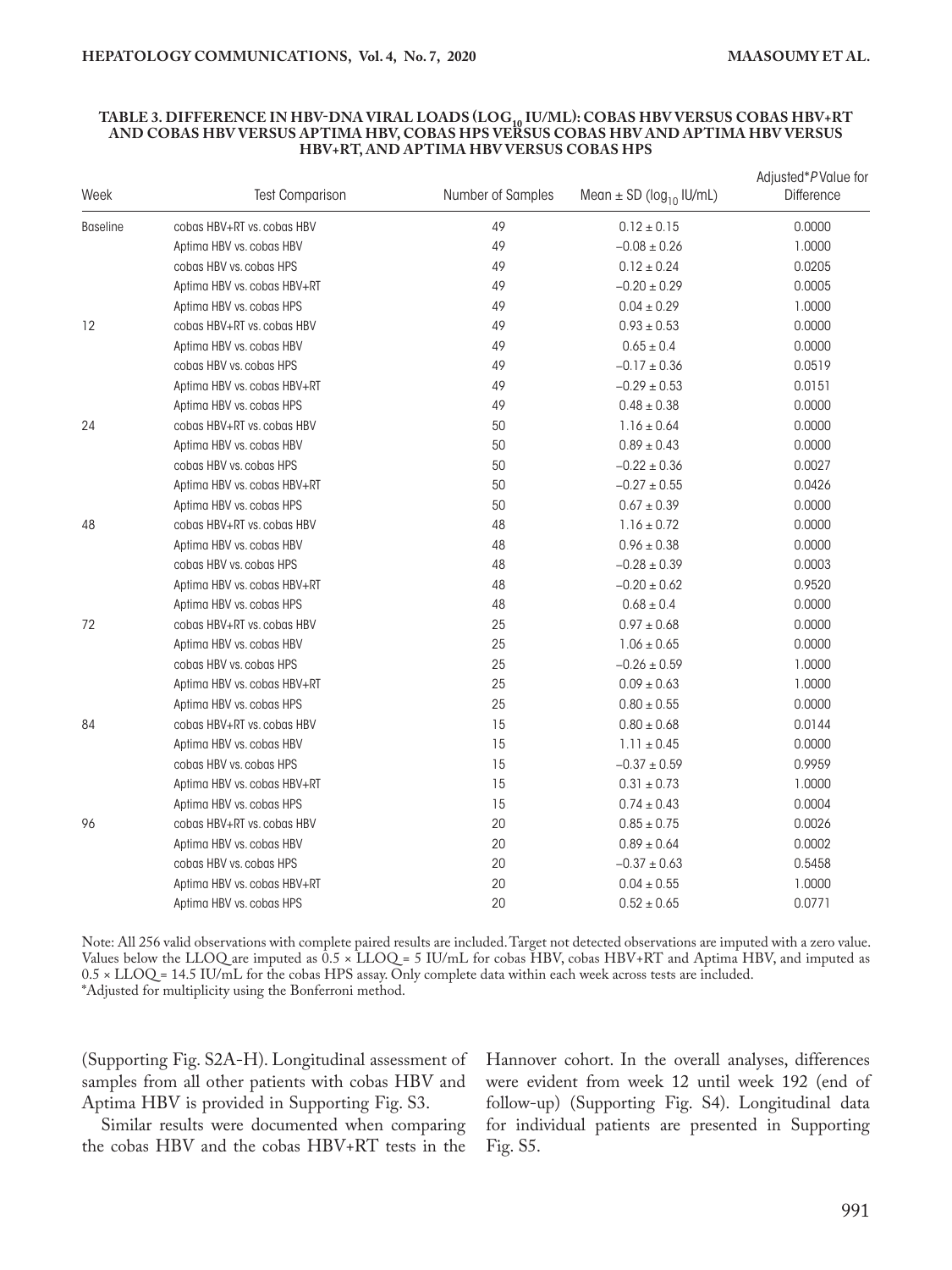

**FIG. 5.** Longitudinal assessment of mean on-treatment viral load. Longitudinal plot of mean viral load (across patients) from baseline to week 96 of treatment with NAs for cobas HBV, Aptima HBV, cobas HBV+RT, and historical viral load.

## **DIFFERENCE IN HBV-RNA LEVELS BETWEEN SAMPLES WITH AND WITHOUT OVERESTIMATION OF CIRCULATING HBV DNA BY TMA-BASED ASSAYS**

To further evaluate whether the observed differences could be attributed to the amplification of HBV RNA, we accessed a third independent patient population (Liverpool cohort). In this particular cohort, HBV RNA was amplified by directly applying a specific PCR-based protocol. The crosssectional Liverpool cohort consisted of 101 patients, of whom 41 (40.6%) had detectable HBV RNA at a median level of 5.6  $log_{10}$  copies/mL (interquartile range (IQR) 2.9-6.8  $\log_{10}$  copies/mL). Patients with detectable HBV RNA were more frequently females, of Asian ethnicity, hepatitis B e antigen (HBeAg)– positive, and had higher HBV-DNA levels by Aptima HBV than patients without HBV RNA (Table 5). Among the 101 patients, there were 53 on antiviral treatment and, at the time of sampling, had received NA therapy for a median of 2.2 years (IQR 1.1-4.5). Of the treated patients, 23 (43.4%) had detectable HBV RNA at a median level of 5.6  $log_{10}$  copies/mL (IQR 3.4-6.3  $log_{10}$  copies/mL), and treatment duration was slightly shorter in patients with detectable HBV RNA relative to those without (Table 5). Among treated patients, median HBV-DNA levels were 2.4  $\log_{10}$  IU/mL (ranging from <1 to 9.4  $\log_{10}$ IU/mL) in patients with HBV RNA versus less than 1  $\log_{10}$  IU/mL (ranging from <1 to 3.5  $\log_{10}$  IU/mL) in those without HBV RNA  $(P = 0.0006)$ . A total of 26 samples from patients with both detectable HBV RNA and quantifiable HBV DNA underwent repeat HBV-DNA testing using real-time PCR (Fig. 6). Overall, HBV-DNA levels were higher with Aptima HBV than Xpert HBV, and the greatest difference was seen in patients on antiviral therapy (up to 1.5  $log_{10}$  IU/mL). Details of 10 treated patients who showed both detectable HBV RNA and quantifiable HBV DNA are given in Table 6. After a median of 1.7 years of antiviral therapy, median HBV-RNA levels were 5.9  $\log_{10}$  copies/mL, and median HBV-DNA levels by Aptima HBV were 3.5  $log_{10}$  IU/mL. HBV-DNA levels were a median of 1.0  $log_{10}$ IU/mL higher by Aptima HBV relative to Xpert HBV, with similar results obtained with cobas HBV.

A review of medical records indicated that in 3 of these patients, after continuous NA therapy for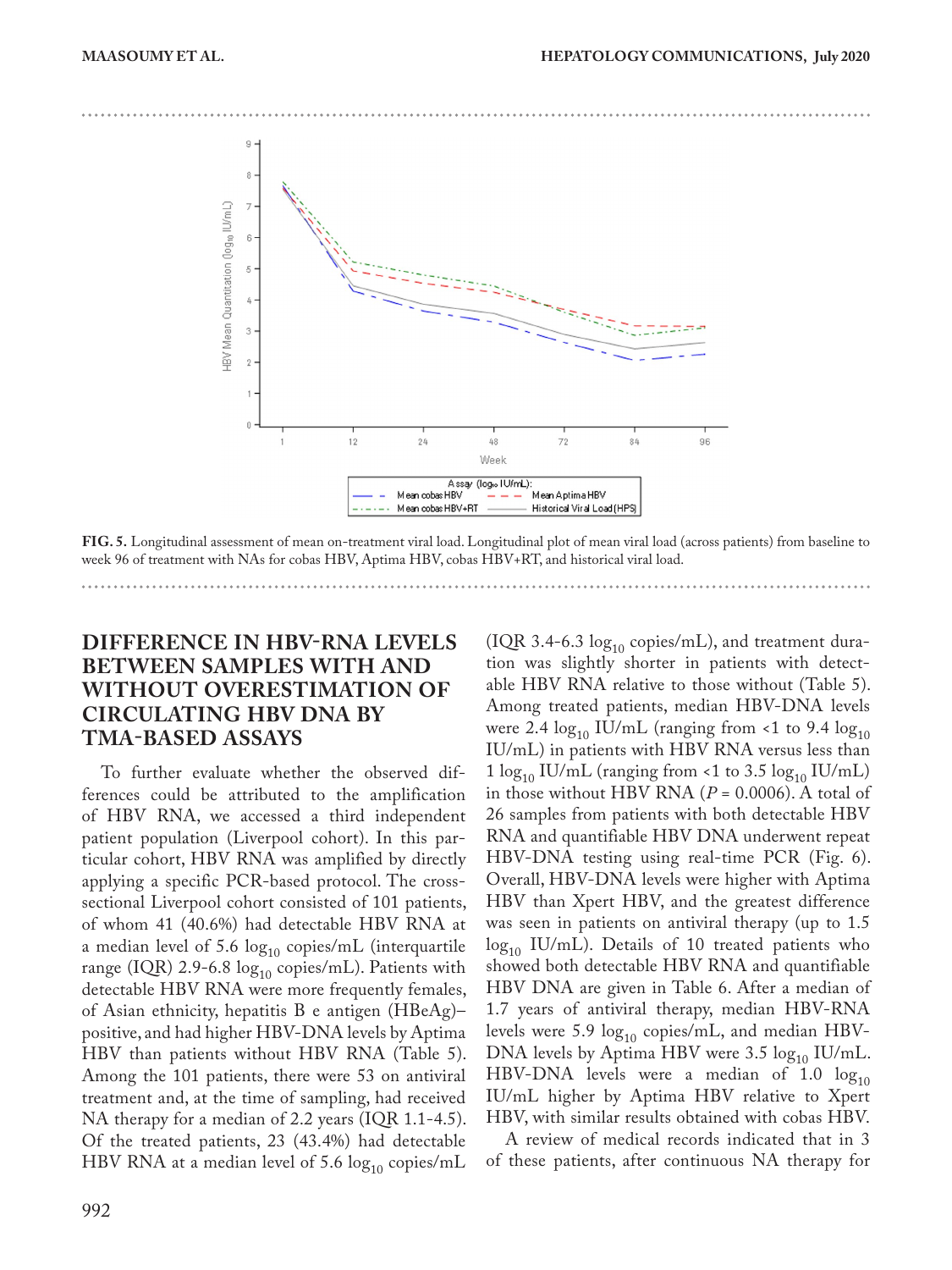#### **TABLE 4. DIFFERENCE IN HBV-DNA VIRAL LOADS (LOG10 IU/ML): COBAS HBV VERSUS COBAS HBV+RT AND COBAS HBV VERSUS APTIMA HBV, COBAS HPS VERSUS COBAS HBV AND APTIMA HBV VERSUS HBV+RT, AND APTIMA HBV VERSUS COBAS HPS IN 8 PATIENTS WITH SAMPLES AVAILABLE AT ALL SEVEN TIME POINTS ACROSS ALL HBV TESTS**

| Week            | <b>Test Comparison</b>      | Number of Samples | Mean $\pm$ SD (log <sub>10</sub> IU/mL) | Adjusted*PValue for Difference |
|-----------------|-----------------------------|-------------------|-----------------------------------------|--------------------------------|
| <b>Baseline</b> | cobas HBV+RT vs. cobas HBV  | 8                 | $0.15 \pm 0.11$                         | 0.1928                         |
|                 | Aptima HBV vs. cobas HBV    | 8                 | $0.06 \pm 0.22$                         | 1.0000                         |
|                 | cobas HBV vs. cobas HPS     | 8                 | $0.02 \pm 0.16$                         | 1.0000                         |
|                 | Aptima HBV vs. cobas HBV+RT | 8                 | $-0.09 \pm 0.21$                        | 1.0000                         |
|                 | Aptima HBV vs. cobas HPS    | 8                 | $0.09 \pm 0.12$                         | 1.0000                         |
| 12              | cobas HBV+RT vs. cobas HBV  | 8                 | $1.17 \pm 0.44$                         | 0.0050                         |
|                 | Aptima HBV vs. cobas HBV    | 8                 | $0.94 \pm 0.33$                         | 0.0033                         |
|                 | cobas HBV vs. cobas HPS     | 8                 | $-0.36 \pm 0.19$                        | 0.0413                         |
|                 | Aptima HBV vs. cobas HBV+RT | 8                 | $-0.24 \pm 0.51$                        | 1.0000                         |
|                 | Aptima HBV vs. cobas HPS    | 8                 | $0.58 \pm 0.26$                         | 0.0153                         |
| 24              | cobas HBV+RT vs. cobas HBV  | 8                 | $1.41 \pm 0.46$                         | 0.0019                         |
|                 | Aptima HBV vs. cobas HBV    | 8                 | $1.19 \pm 0.3$                          | 0.0003                         |
|                 | cobas HBV vs. cobas HPS     | 8                 | $-0.37 \pm 0.25$                        | 0.1444                         |
|                 | Aptima HBV vs. cobas HBV+RT | 8                 | $-0.21 \pm 0.58$                        | 1.0000                         |
|                 | Aptima HBV vs. cobas HPS    | 8                 | $0.82\pm0.19$                           | 0.0002                         |
| 48              | cobas HBV+RT vs. cobas HBV  | 8                 | $1.42 \pm 0.57$                         | 0.0075                         |
|                 | Aptima HBV vs. cobas HBV    | 8                 | $1.2 \pm 0.31$                          | 0.0004                         |
|                 | cobas HBV vs. cobas HPS     | 8                 | $-0.38 \pm 0.25$                        | 0.1329                         |
|                 | Aptima HBV vs. cobas HBV+RT | 8                 | $-0.21 \pm 0.65$                        | 1.0000                         |
|                 | Aptima HBV vs. cobas HPS    | 8                 | $0.82 \pm 0.25$                         | 0.0011                         |
| 72              | cobas HBV+RT vs. cobas HBV  | 8                 | $1.23 \pm 0.52$                         | 0.0099                         |
|                 | Aptima HBV vs. cobas HBV    | 8                 | $1.08 \pm 0.63$                         | 0.0638                         |
|                 | cobas HBV vs. cobas HPS     | 8                 | $-0.1 \pm 0.61$                         | 1.0000                         |
|                 | Aptima HBV vs. cobas HBV+RT | 8                 | $-0.16 \pm 0.75$                        | 1.0000                         |
|                 | Aptima HBV vs. cobas HPS    | 8                 | $0.97 \pm 0.35$                         | 0.0038                         |
| 84              | cobas HBV+RT vs. cobas HBV  | 8                 | $1.17 \pm 0.59$                         | 0.0289                         |
|                 | Aptima HBV vs. cobas HBV    | 8                 | $1.07 \pm 0.51$                         | 0.0194                         |
|                 | cobas HBV vs. cobas HPS     | 8                 | $-0.08 \pm 0.51$                        | 1.0000                         |
|                 | Aptima HBV vs. cobas HBV+RT | 8                 | $-0.1 \pm 0.68$                         | 1.0000                         |
|                 | Aptima HBV vs. cobas HPS    | 8                 | $0.99 \pm 0.2$                          | 0.0001                         |
| 96              | cobas HBV+RT vs. cobas HBV  | 8                 | $1.14\pm0.83$                           | 0.2133                         |
|                 | Aptima HBV vs. cobas HBV    | 8                 | $0.98 \pm 0.8$                          | 0.3558                         |
|                 | cobas HBV vs. cobas HPS     | 8                 | $-0.17\pm0.71$                          | 1.0000                         |
|                 | Aptima HBV vs. cobas HBV+RT | 8                 | $-0.16 \pm 0.67$                        | 1.0000                         |
|                 | Aptima HBV vs. cobas HPS    | 8                 | $0.81 \pm 0.53$                         | 0.1188                         |

Note: All 256 valid observations with complete paired results across all seven selected time points, across all assays, are included. Target not detected observations are imputed with a zero value. Values below the LLOQ are imputed as 0.5 × LLOQ = 5 IU/mL for cobas HBV, cobas HBV+RT and Aptima HBV, and imputed as 0.5 × LLOQ = 14.5 IU/mL for the cobas HPS assay. Only complete data within each week across tests are included.

\*Adjusted for multiplicity using the Bonferroni method.

between 2.8 and 4.1 years, persistent quantification of HBV DNA by Aptima HBV (the local routine test) led to a diagnosis of suboptimal treatment responses, increased frequency of follow-up, failed attempts at drug-resistance testing by HBV-DNA sequencing, unsuccessful treatment intensification to dual tenofovir/entecavir therapy, and distress for the patients when their adherence to treatment was repeatedly questioned. These three cases were resolved once testing by real-time PCR demonstrated effective HBV-DNA suppression; details of one of the cases, with results of retrospective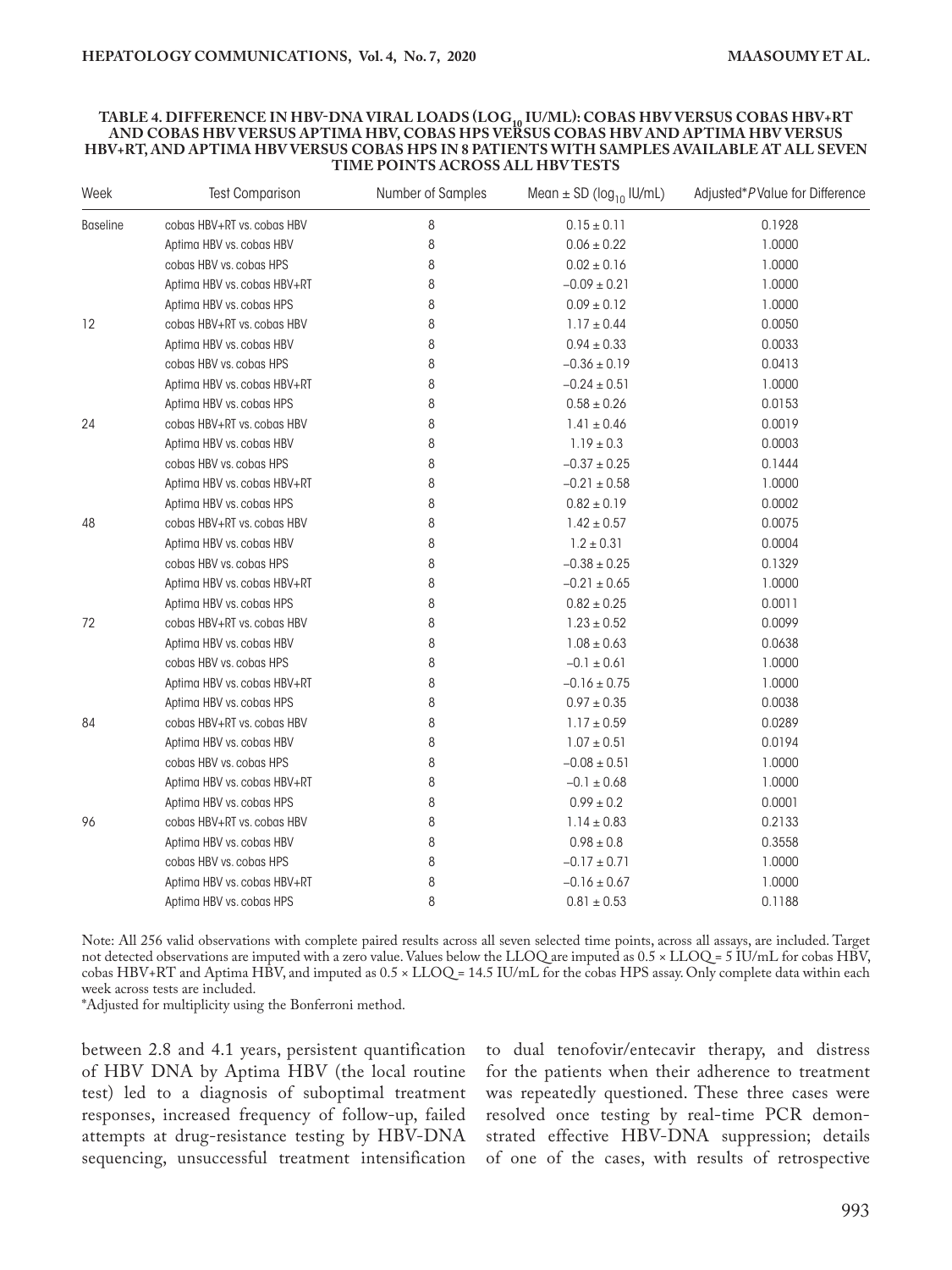#### **TABLE 5. CHARACTERISTICS OF PATIENTS WHO UNDERWENT HBV-RNA QUANTIFICATION (LIVERPOOL COHORT)**

|                                                       |                                             | <b>HBV RNA Detected</b> |                    |                         |
|-------------------------------------------------------|---------------------------------------------|-------------------------|--------------------|-------------------------|
| Characteristics                                       | Total                                       | Yes $(n = 41)$          | No $(n = 60)$      | PValue                  |
| Age, median years (IQR)                               | 36(29, 43)                                  | 37 (30, 42)             | 36(29, 44)         | 0.9948                  |
| Female, n (%)                                         | 40 (39.6)                                   | 22(55.0)                | 18(45.0)           | $0.0228*$               |
| Male, n (%)                                           | 61(60.4)                                    | 19(31.1)                | 42 (68.9)          |                         |
| Ethnicity, n (%)                                      |                                             |                         |                    |                         |
| Asian                                                 | 53 (52.5)                                   | 29(54.7)                | 24(45.3)           | $0.0042^{\dagger}$      |
| <b>Black African</b>                                  | 32(31.7)                                    | 6(18.8)                 | 26(81.2)           |                         |
| White                                                 | 16(15.8)                                    | 6(37.5)                 | 10(62.5)           |                         |
| HBeAg, $n$ $%$                                        |                                             |                         |                    |                         |
| Negative                                              | 76 (75.2)                                   | 22(28.9)                | 54(71.1)           | $< 0.0001$ <sup>#</sup> |
| Positive                                              | 25(24.8)                                    | 19(76.0)                | 6(24.0)            |                         |
| On antiviral therapy, n (%)                           | 53(52.5)                                    | 23(43.4)                | 30(56.6)           | 0.1713 <sup>§</sup>     |
| Duration of therapy, median years (IQR) <sup>11</sup> | 2.2(1.1, 4.5)                               | 1.3(0.8, 3.5)           | 3.9(1.6, 6.8)      | 0.0494                  |
| HBV DNA (Aptima HBV), median log <sub>10</sub> IU/mL  | $2.4 \left( \langle 1, 3.7 \rangle \right)$ | $3.6(2.4-4.6)$          | $<1$ ( $<1, 2.7$ ) | < 0.0001                |

#### \*Female versus male.

† Asian versus non-Asian.

‡ HBeAg-positive versus HBeAg-negative.

§ On antiviral therapy versus untreated.

||Among treated patients.



**FIG. 6.** Difference in HBV-DNA levels quantified by TMA (Aptima HBV) and real-time PCR (Xpert HBV). Each dot indicates a single patient (n = 26). The solid dots indicate patients who were receiving antiviral therapy at the time of sampling (n = 10), whose characteristics are detailed in Table 6.

HBV-DNA testing by cobas HBV and cobas HBV+RT, are shown in Supporting Fig. S6.

# **Discussion**

Accurate quantification of HBV-DNA levels guides the clinical management of chronic HBV

infection.<sup>(1,2)</sup> We investigated HBV-DNA quantification in three independent cohorts of patients with the specific aim of assessing how inclusion of RT capability in a viral load assay influenced the results. The key finding was that tests with an RT step (cobas HBV+RT and Aptima HBV) differed in their quantification of HBV DNA for patients undergoing treatment with NAs compared to tests without an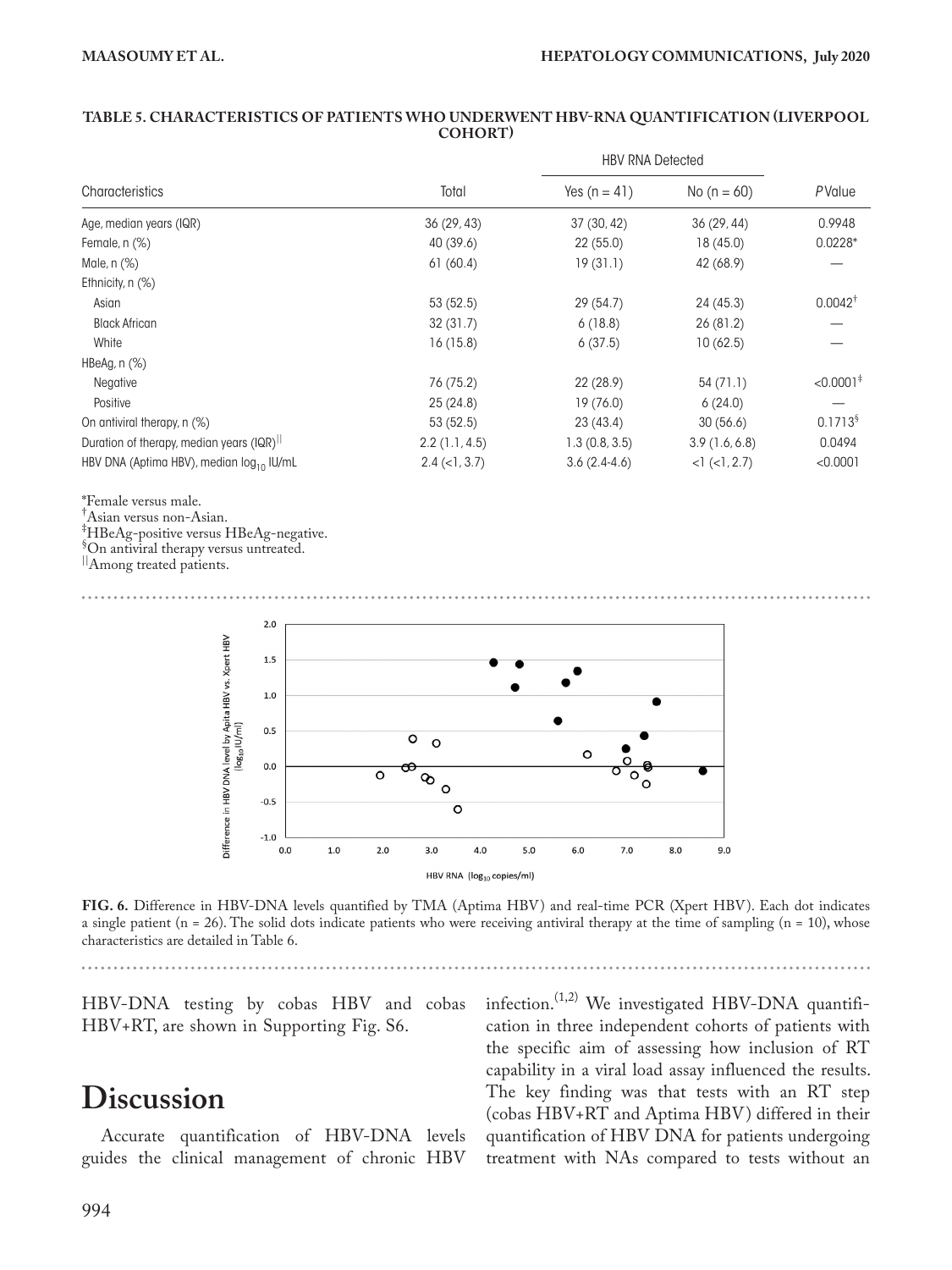|                |                   |     |        |            | Duration of Therapy | HBV RNA log <sub>10</sub> | HBV DNA ( $log_{10}$ IU/mL) |          |          |
|----------------|-------------------|-----|--------|------------|---------------------|---------------------------|-----------------------------|----------|----------|
| Subject        | Country of Origin | Age | HBeAg  | ΝA         | (Years)             | Copies/mL                 | Aptima                      | Xpert    | Cobas    |
| M1             | Vietnam           | 24  | $+$    | <b>TDF</b> | 0.1                 | 4.3                       | 5.0                         | 3.5      | 3.5      |
| M <sub>2</sub> | China             | 56  | $^{+}$ | <b>TDF</b> | 0.2                 | 4.7                       | 3.9                         | 2.8      | 2.7      |
| M <sub>3</sub> | Zambia            | 26  | $+$    | <b>TDF</b> | 0.3                 | 8.6                       | 9.4                         | 9.5      | 9.6      |
| F1             | United Kingdom    | 22  | $+$    | ETV        | 0.9                 | 7.6                       | 4.3                         | 3.4      | 3.5      |
| M4             | United Kingdom    | 24  | $+$    | <b>TDF</b> | 1.1                 | 7.4                       | 3.4                         | 3.0      | Not done |
| F <sub>2</sub> | China             | 29  | $^{+}$ | ETV        | 2.3                 | 7.0                       | 3.5                         | 3.2      | 3.3      |
| M <sub>5</sub> | China             | 37  | $+$    | <b>TDF</b> | 2.8                 | 6.0                       | 2.3                         | $<$ LLOQ | $<$ LLOQ |
| M6             | China             | 38  | $+$    | <b>TDF</b> | 3.1                 | 5.6                       | 2.6                         | 2.0      | 2.1      |
| F <sub>3</sub> | China             | 35  | $+$    | <b>TDF</b> | 4.1                 | 5.8                       | 1.9                         | $<$ LLOQ | $<$ LLOQ |
| F4             | China             | 33  | $^{+}$ | <b>TDF</b> | 4.1                 | 4.8                       | 2.4                         | $<$ LLOQ | $<$ LLOQ |

#### **TABLE 6. CHARACTERISTICS OF PATIENTS ON ANTIVIRAL THERAPY AND BOTH DETECTABLE HBV RNA AND QUANTIFIABLE HBV DNA BY APTIMA HBV, RANKED BY DURATION OF TREATMENT**

Abbreviations: ETV, entecavir; F, female; M, male; TDF, tenofovir disoproxil fumarate.

RT step (cobas HBV, cobas HPS, and Xpert HBV). Although the cobas HBV+RT and Aptima HBV tests demonstrated good agreement with tests without the RT step at baseline, they appeared to consistently overestimate HBV-DNA viral load in samples collected during NA therapy, specifically when HBV DNA is declining or even completely suppressed. Our data indicate that the difference is dependent on both the persistence of circulating HBV RNA during treatment and the decreasing HBV-DNA to HBV-RNA ratio. Subsequently, HBV-DNA levels were fully or almost fully suppressed by real-time PCR but quantifiable by Aptima HBV in some patients.

HBV tests operate using different designs. Tests such as cobas HBV or Xpert HBV use real-time PCR amplification,  $(18,20)$  whereas tests such as Aptima HBV use TMA.<sup>(19)</sup> TMA is not a DNAspecific detection tool, as it includes intrinsic RT capability that can amplify HBV RNA once the target is detected, a process that creates RNA and DNA fragments.(11) Most previous studies comparing labeled HBV-DNA tests on different platforms have found overall correlation between the viral loads.<sup>(5-</sup> 9) However, an overestimation with the Aptima HBV test later in NA treatment compared with the cobas HPS test has been previously reported, but the authors suggested that further analysis into the samples would be needed to understand the effect. $(6)$ Our data indicate that presence of circulating HBV RNA in a subset of NA-treated patients is likely to be responsible for these reported discrepancies. It should be noted that the cobas HBV assay uses a

DNA polymerase also capable of RT. Although this may theoretically also allow amplification of RNA in the standard setup of the cobas assay, estimated levels of HBV DNA were far higher by cobas HBV+RT and Aptima HBV. However, HBV-DNA levels measured by cobas HBV were not different from those measured by Xpert HBV or by cobas HPS, which was used widely to determine the currently recommended HBV-DNA thresholds for the initiation and monitoring of NA therapy. Thus, we conclude that a theoretically low-level quantification of HBV RNA by cobas HBV would not be of clinical significance.

In our longitudinal evaluations, the difference in HBV-DNA levels measured by assays with and without RT capability became clearly evident after the start of NA therapy, persisting in consecutive samples collected over long-term follow-up. In comparison with the marked effect of NA therapy on levels of HBV DNA, its influence on HBV RNA is limited. Differences in viral kinetics between HBV DNA and HBV RNA have been reported previously, with serum HBV RNA being reported as pregenomic RNA in virus-like particles.(17,22) At baseline, HBV-RNA levels have been described to be 1.2 to 2.2  $log_{10}$  IU/mL lower than HBV DNA.<sup>(17)</sup> This may explain why all tests evaluated quantified HBV-DNA levels comparably at baseline. However, NA treatment inhibits the viral polymerase preventing the formation of HBV DNA from the pregenomic HBV-RNA template already encapsidated, which can be enveloped and then secreted in plasma as virus-like particles that are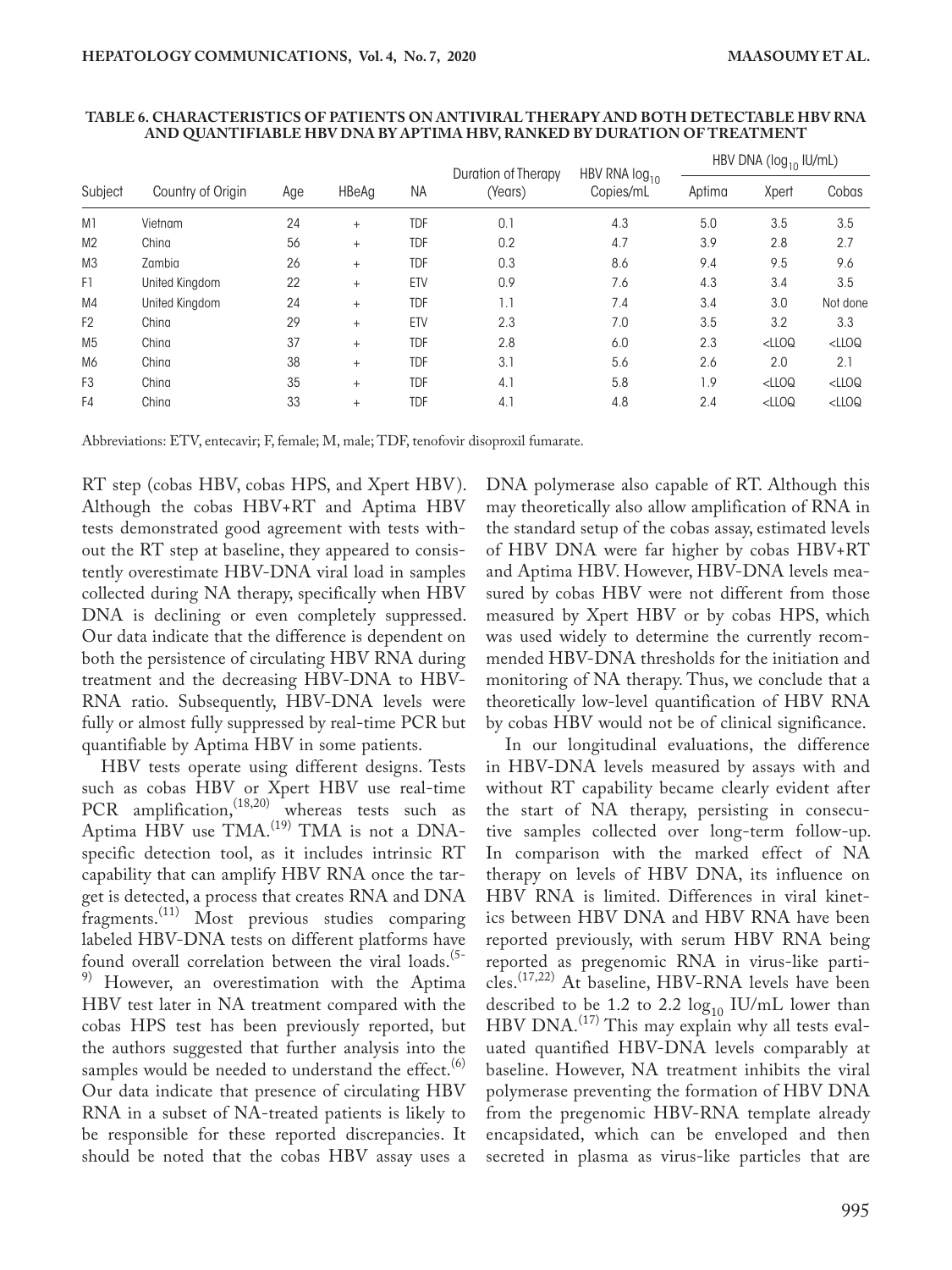as well as the direct detection in a subset of patients

resistant to plasma  $\text{RN}$ Ase.<sup> $(17,23)$ </sup> Consequently, the balance becomes shifted toward RNA-containing particles, which become predominant as DNA levels decline over time. As a result, relatively higher HBV-RNA levels are likely leading to the enhanced difference between HBV tests with and without an RT step during NA therapy, as documented in our study. This is clinically important, as medical decisions during NA therapy are based on HBV-DNA levels.<sup>(1,2,4)</sup> Changes in viral load of 1  $log_{10}$  IU/mL are used to define different levels of response or virologic breakthrough, depending on the treatment guidelines. Therefore, overestimations greater than 1  $\log_{10}$  IU/mL may lead to the misclassification of a patient and have a meaningful impact on their treatment. Undetectable, or at least not quantifiable, HBV DNA is considered as the definition of complete response to NA treatment, and the detection of HBV-RNA particles influencing the reported result can lead to an HBV-DNA-suppressed patient being classified as failing therapy, as it was the case in at least 3 patients of the Liverpool cohort.

Circulating HBV RNA has recently been suggested as a potential surrogate of transcriptionally active hepatic cccDNA.<sup>(15,24,25)</sup> Although HBV-DNA suppression through treatment with NAs is the main endpoint, undetectable HBV DNA does not indicate suppressed cccDNA activity.<sup>(17)</sup> Although hepatitis B surface antigen (HBsAg) levels correlate better with cccDNA levels in this population, some of the HBsAgs present in plasma could originate from integrated HBV DNA<sup>(24,25)</sup>; this makes HBsAg an unreliable surrogate for cccDNA. A more reliable surrogate could be HBV RNA. The difference in HBV RNA decline relative to HBV DNA suggests that cccDNA activity persists and is of interest for the development of new therapies that target clinical cure in chronic hepatitis B. Monitoring of HBV RNA could be useful in the assessment of treatment response to therapies, such as core protein allosteric modulators, with the potential to predict sustained response that would be classified as clinical cure when monitoring response from therapies targeting the cccDNA or other steps in the viral life cycle.<sup>(17)</sup> To achieve this, an ability to distinguish between DNA and RNA would be critical, and most recently, undetectable HBV RNA has been suggested as an indicator of safe cessation of currently available NA therapy.(26) The evaluation of tests with an RT step, (Liverpool cohort), afforded us the opportunity to investigate HBV-RNA kinetics during NA therapy in more detail. It is clear from our study that HBV RNA persists in many patients and is likely to be detectable for several months during treatment. Data from the Hannover cohort support the persistence of HBV RNA in HBV-DNA-suppressed patients being treated with the most potent regimens (entecavir or tenofovir disoproxil fumarate) for up to 196 weeks. This is in line with recently published data reporting detectable HBV RNA in 30% and 14% of patients after 3 and 5 years of NA therapy, respectively.(26) However, longitudinal data from our patients indicate two patterns of HBV-RNA kinetics: one in which HBV RNA persists despite treatment with NAs, and another in which HBV RNA declines with HBV DNA. This observation indicates the need for further studies.

Our study has several limitations. In the current study, the results generated with the cobas 6800 and Panther platforms were compared with historical results that were used for medical decision making, and therefore considered the benchmark; this was due to there not being enough volume to retest samples in parallel with the reference method used in these original studies. Although samples across the HBV genotypes were assessed, it was beyond the scope of this analysis to determine whether any of the effects were genotype-specific. In addition, the conduct of the exploratory analysis with the Hannover cohort samples predates the availability of the Aptima HBV test; as such, analysis of these samples with this test was not possible.

Comparison of HBV-DNA tests in this study suggests that HBV-DNA levels are consistently overestimated, on average, with those tests that incorporate an RT step throughout the first 96 weeks of therapy, as HBV RNA and HBV DNA can be amplified. Of note, this affects widely used tests that are based on TMA. The overestimation of viral load due to the interference of HBV RNA may lead to the misclassification of treatment responses with subsequent unnecessary clinical interventions.

*Acknowledgment:* The authors thank Julia Heagerty, Ph.D., for the medical writing; she is associated with Obsidian Healthcare Group, Westerham, United Kingdom.